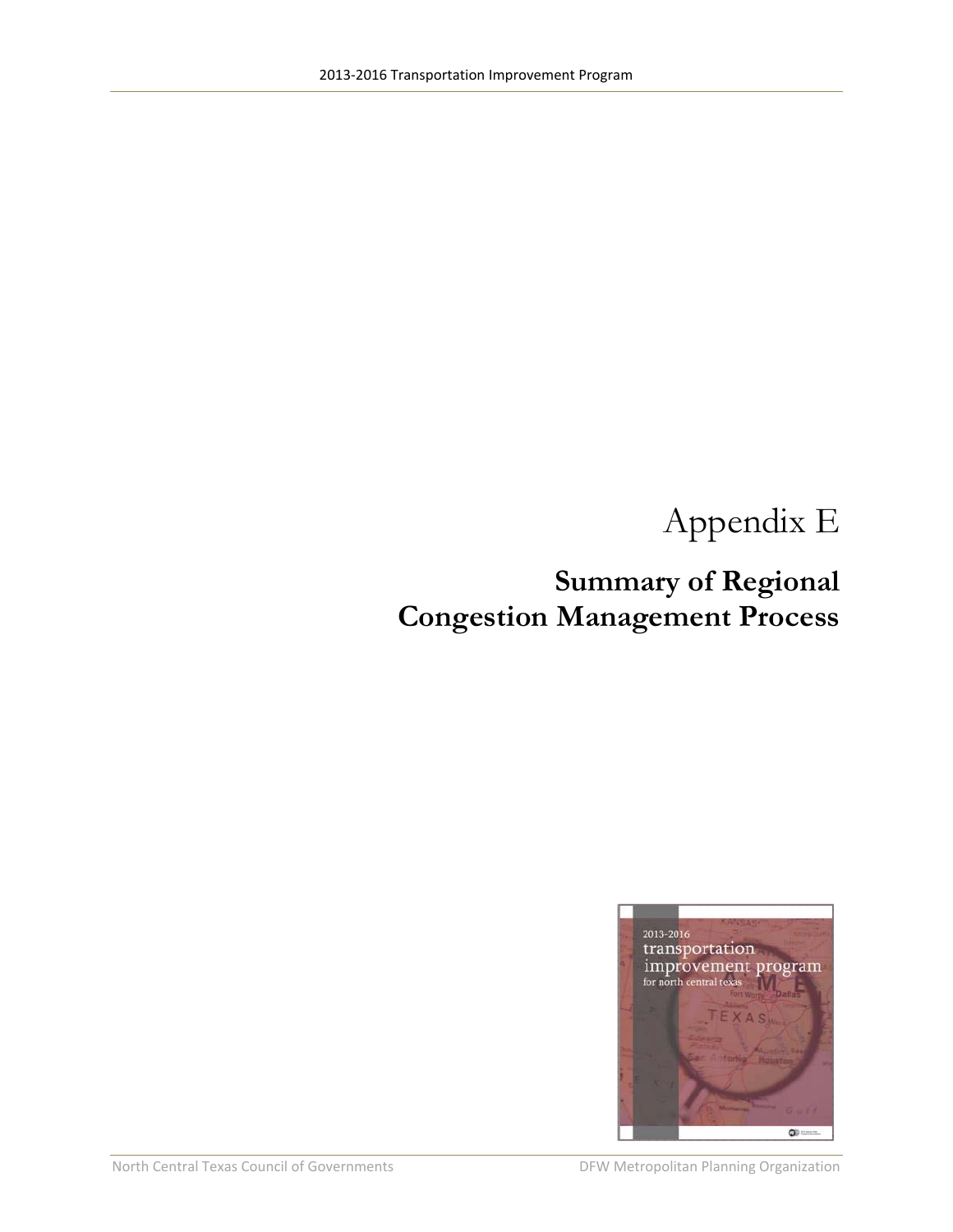## This page is intentionally blank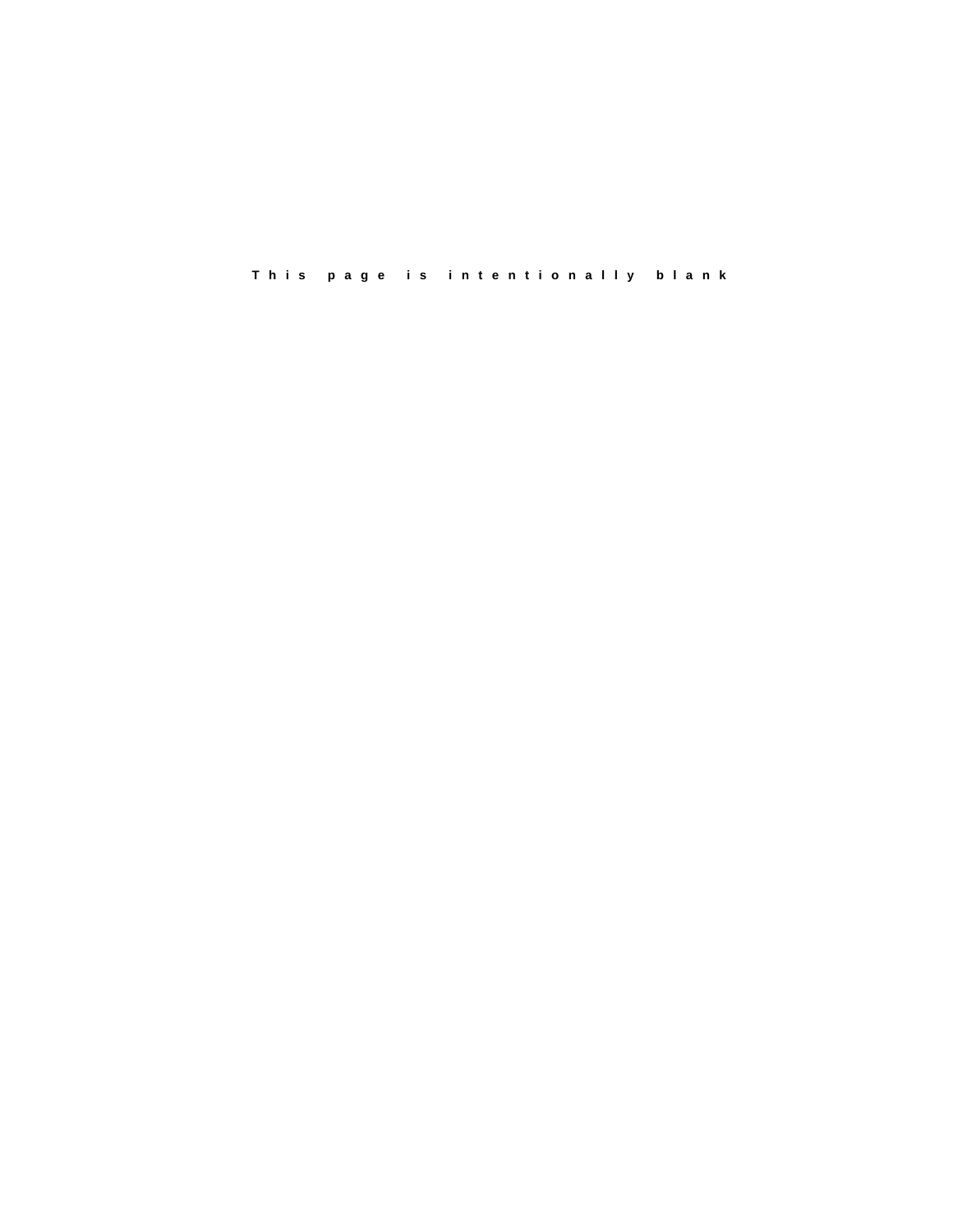## Appendix E Summary of Dallas-Fort Worth Regional Congestion Management Process

Congestion management is an integral element of the region's transportation planning and programming process. It serves as a guide for implementing both near‐term and long‐term regional transportation improvements. The Congestion Management System in the Dallas‐Fort Worth Metropolitan Area was originally adopted by the Regional Transportation Council in October 1993 as an element of the Mobility 2010 Plan Update: The Regional Transportation Plan. The Congestion Management Process (CMP), formerly known as the Congestion Management System, was updated and approved by the Regional Transportation Council (RTC) on April 12, 2007.

Through the implementation of the CMP, transportation decision‐makers in the region continue to receive information on system performance, the evaluation of regional and corridor‐specific projects and programs, and the effectiveness of implemented strategies. To assist in the evaluation of projects, the Regional Transportation Council and its technical committee, the Surface Transportation Technical Committee, have representatives from Dallas Area Rapid Transit, the Denton County Transportation Authority, the Fort Worth Transportation Authority, TxDOT Dallas District, TxDOT Fort Worth District, North Texas Tollway Authority, Dallas/Fort Worth International Airport, and local governments on these committees.

In the Dallas‐Fort Worth region, congestion management strategies, including Intelligent Transportation System (ITS), Transportation System Management (TSM), and Travel Demand Management (TDM) will comprise \$4.8 billion

(approximately five percent) of the total capital cost of the future transportation system. Mobility 2035 includes regional TDM, ITS, and TSM programs, including an employer trip reduction program, vanpools, transportation management associations, and special events management. The Plan includes an Advanced Traveler Information System, an Advanced Traffic Management System, and an Advanced Public Transportation System covering freeways and toll roads, HOV lanes, rail and bus transit, and strategic arterials. The Plan mandates that consistent, coordinated freeway operational plans, which include quick incident clearance practices, are to be in place prior to major freeway improvement expenditures.

The region's Major Investment Study (MIS) guidelines outline a TDM/TSM focus for corridor studies, and states that "additional capacity would only be provided where the demand would not be satisfied by other less capital intensive projects." These guidelines dictate that "the results of an MIS should include strategies which provide for maximum operational efficiency of the locally preferred alternative. The strategies should range from general policy guidelines for transportation management to specific projects such as parallel arterial intersection improvements or rail/arterial grade separations."